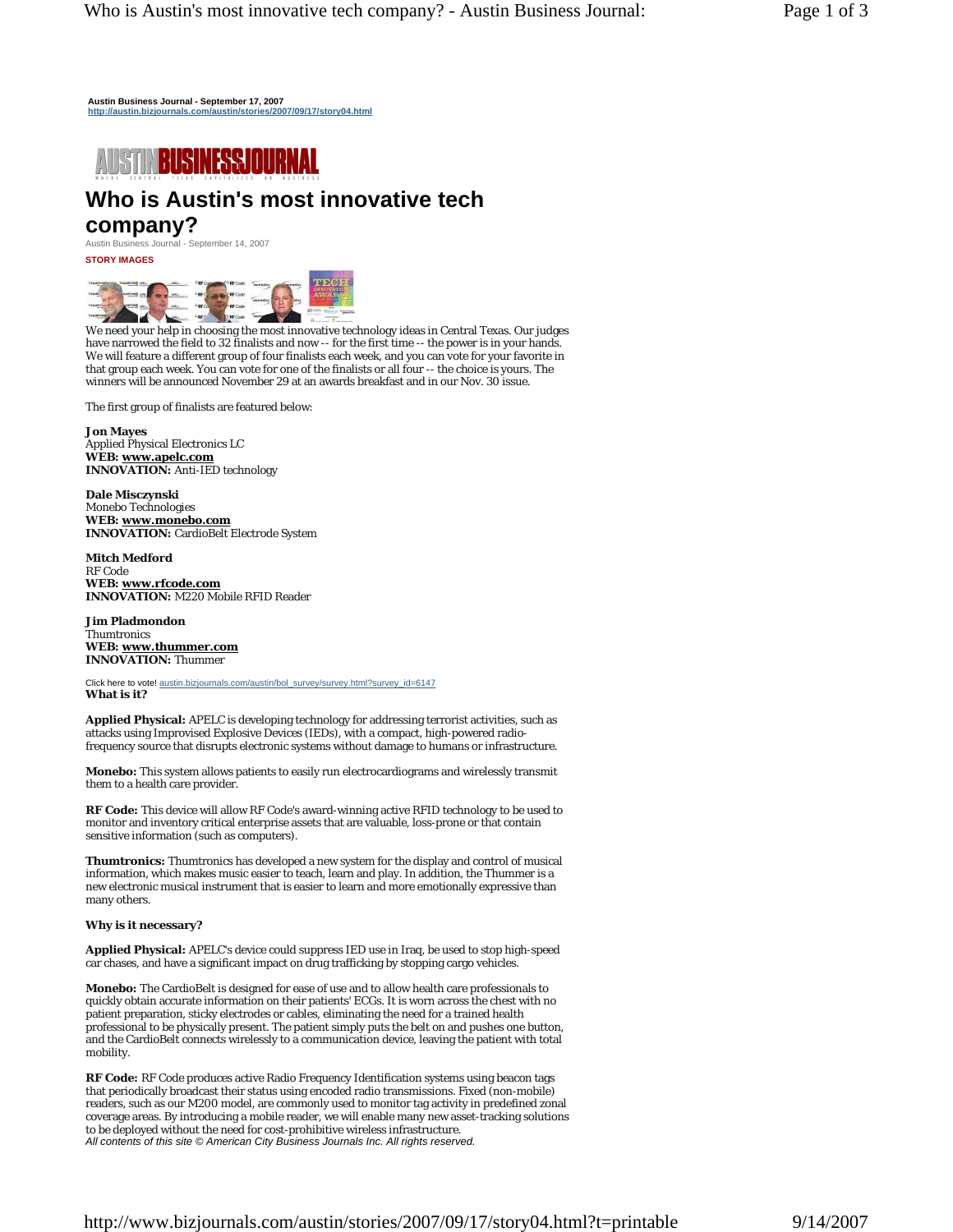**Thumtronics:** Nearly everyone would like to be able to play a musical instrument, understand music and be able to write an occasional song. Traditional musical instruments, notation and music theory make music so hard to understand that 80 percent of music students fail -- yet this 20 percent success rate yields a \$30 billion music-making industry. Thumtronics' innovations could deliver an 80 percent success rate, growing the industry by \$90 billion and capturing most of that growth.

#### **How does this idea differ from the competition?**

**Applied Physical:** Other companies have developed systems that can affect nearby electronics but often wind up damaging the user's own electronic systems. Furthermore, the host vehicle has to be customized to carry these other systems, and in military applications they are so large that they are targets themselves.

**Monebo:** The system provides easy-to-use yet powerful ECG monitoring tools, and improves efficiency in handling multiple patients. The system provides a cost-effective and patient-liberating solution to cardiac electrical monitoring, making it an excellent alternative for patients in a homecare or distance-care setting.

**RF Code:** Previous mobile readers in the active RFID industry have only worked in expensive industrial handheld devices that feature a PC card slot. The M220 is designed to work with almost any computer, handheld or smartphone.

**Thumtronics:** Traditional musical instruments, notation and theory are based on the notion of pitch, in which a given note corresponds to a specific frequency of vibration. But music theory is not based on pitch; it is based on the relationships between pitches, known as intervals. Thumtronics' innovations shift the emphasis to intervals, where it belongs, thereby exposing music's underlying structure, making music simpler to teach, learn and play.

#### **Who is the target customer or client?**

**Applied Physical:** The Department of Defense covets this technology to defeat IEDs in Iraq. The Department of Homeland Security will use this technology to defend our borders and mitigate terrorist activities on our soil, with such threats as suicide car bombers and the communication systems used in carrying out terrorist activities. Law enforcement officers can use this technology to safely end high-speed car chases.

**Monebo:** It will be integrated into the platform technologies of home health care and telemedicine equipment providers, in devices ranging from computers to cell phones, and will work in concert with other devices that monitor blood pressure, weight, glucose levels and oxygen saturation to provide physicians a more complete assessment of their patients' health.

**RF Code:** The most appropriate applications for our new M220 mobile reader involve tracking computers, medical equipment and other valuable mobile assets in sectors including health care, defense, manufacturing, information technology and homeland security.

**Thumtronics:** Initially, serious musical hobbyists. Later, nonmusical consumers -- either musical novices or people who have previously tried and failed to learn music using traditional means.

### **What are the barriers to success?**

**Applied Physical:** APELC faces a very conservative market, and introducing a disruptive technology, while gaining acceptance for use, is a very ambitious goal.

**Monebo:** The key barrier is the slowness of adoption of new technologies within the health care space.

**RF Code:** Our challenge will be to prove that our dedicated closed-loop approach to tracking assets does not burden the corporate network with data from thousands of tagged assets, as Wi-Fi solutions tend to do.

**Thumtronics:** Thumtronics needs capital to bring the Thummer to market.

## **What are the chances for commercial success?**

**Applied Physical:** APELC has obtained several Small Business Innovative Research contracts from the Department of Defense to develop key components for this technology. APELC is pursuing an exclusive teaming agreement with a prime defense contractor to help this technology enter the market.

**Monebo:** The company has received FDA clearance to market the CardioBelt Wireless ECG System. In July the company secured Series B financing. The undisclosed sum will be used to accelerate the product's commercialization. This round follows a \$500,000 grant from the Texas Emerging Technology Fund in October 2006.

**RF Code:** RF Code has won numerous awards for its 433-MHz active RFID platform, and we have now leveraged our best-of-breed 433-MHz technology and put it into a battery-powered, mobile form .

**Thumtronics:** Thumtronics' business model can be profitable at low sales volumes, scaling up to higher volumes without the need for high fixed overheads at any stage. Customers can be acquired